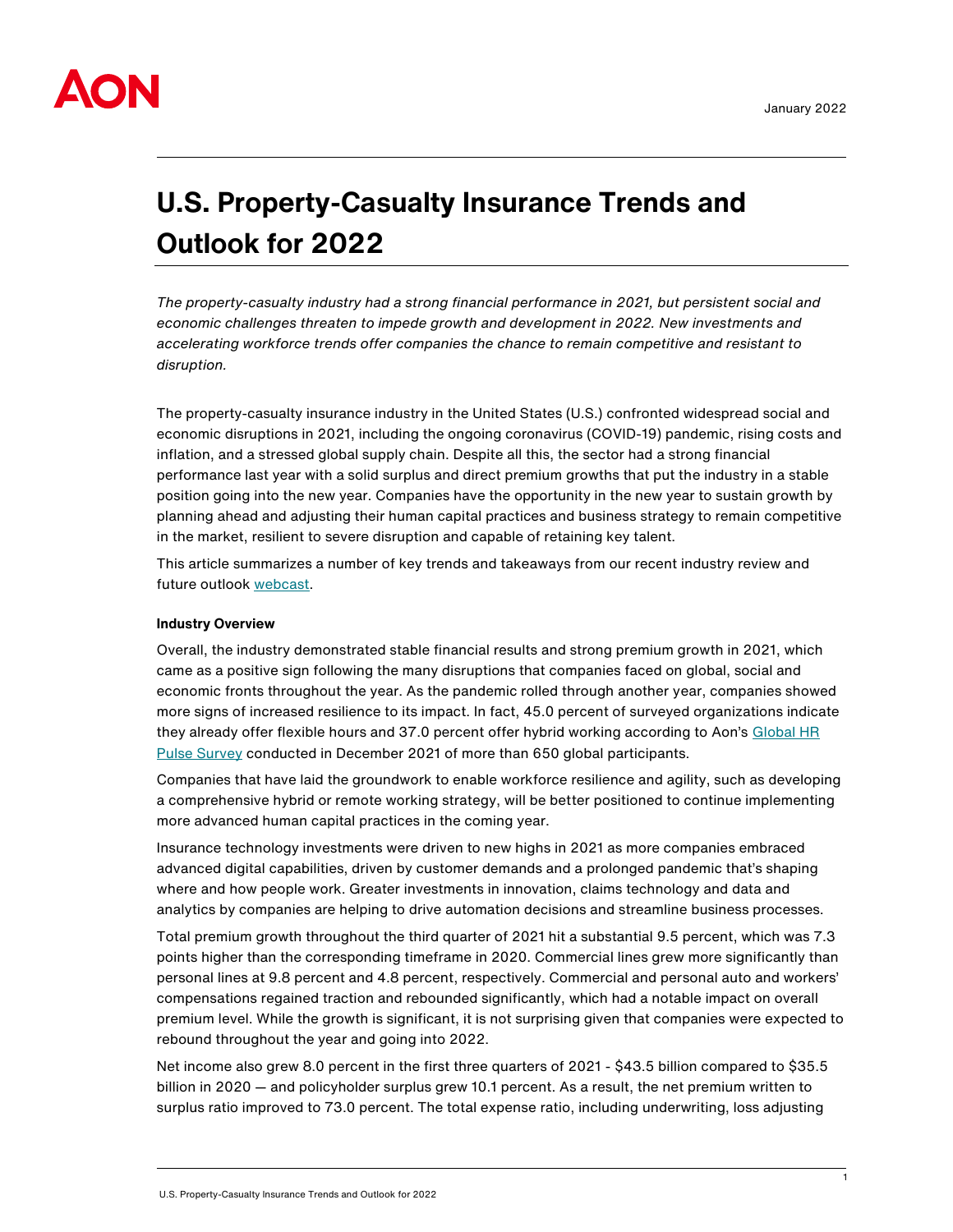

and investment, remained at 38.4 percent, unchanged from 2020. Companies with solid surplus may look to deploy excess growth and capital through product expansion and new investments in technology in the future.





Combined ratio is prior to effect of policyholder dividends  $\bullet$ 

• Expenses include Underwriting, Loss Adjusting and Investment

Source: Aon's Annual Ward Report Results (1990-2021)

Direct loss ratios for most lines of business in 2021 had lower loss ratios throughout the first three quarters of the year compared to 2020 (Figure 2). Personal lines suffered a big upswing in loss ratios with home & farm insurance losses going up 3.8 points and auto losses going up more than 10.0 points. These increased ratios are the result of elevated catastrophe activity linked to wildfires, hurricanes and tornadoes and supply chain challenges coupled with inflation. Auto losses are less surprising when you think about the increased activity and severity out there following the loosening of pandemic-related restrictions on travel. Unlike personal lines, commercial lines went down with almost every line improving slightly except for workers' compensation.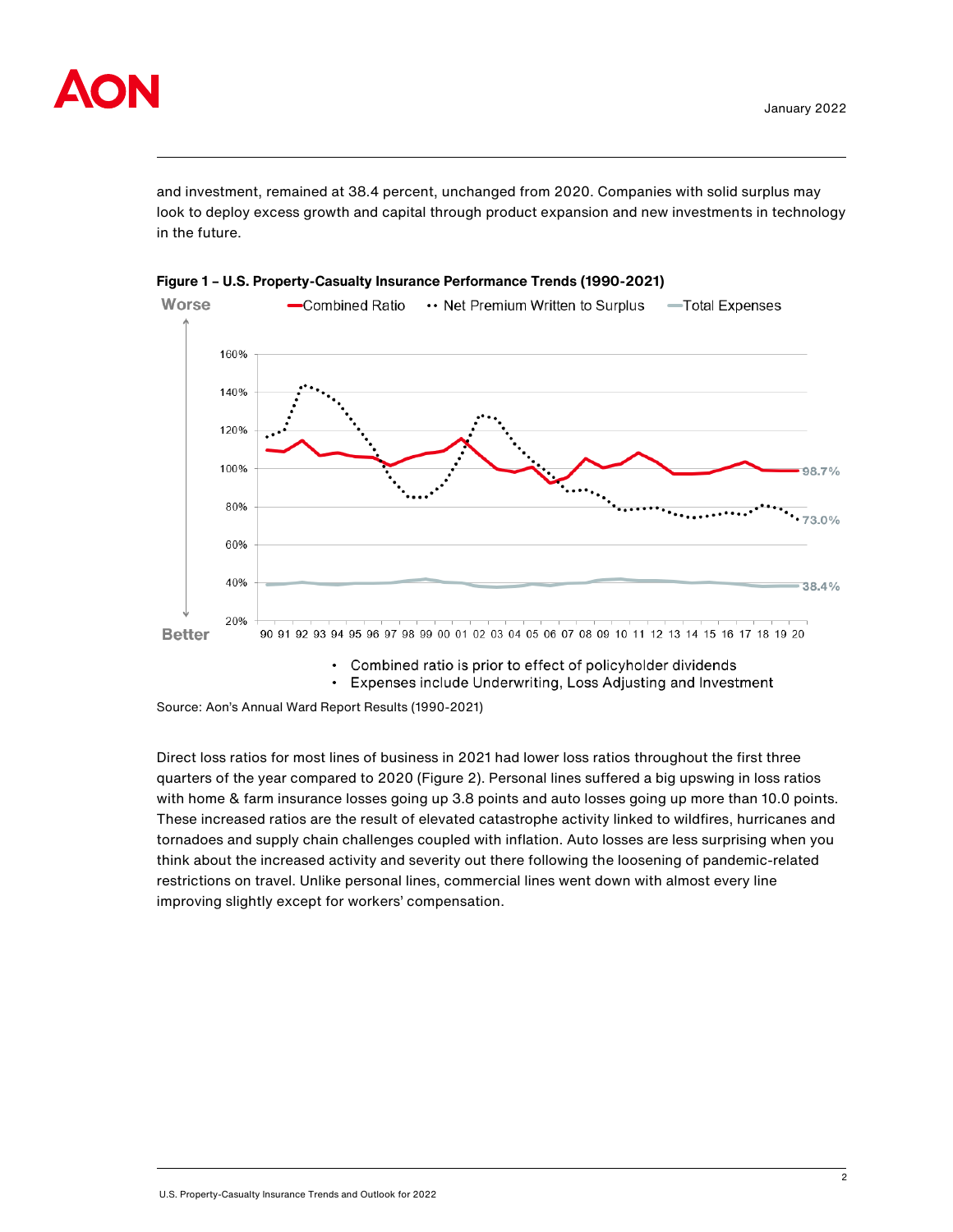





Source: Aon's Annual Ward Report Results (2020-2021)

# **Human Capital Trends**

Over the last few years, many companies have taken on initiatives that are driving the development of the future of work. Companies are changing the ways employees work by evaluating the skills and competencies of their talent pool and designing jobs around specific skills. This booming shift has altered the recruiting landscape and the approach of companies to hire and retain talent. Rewards are changing too, as companies look to ensure pay levels are market appropriate and based on targets aligned with the organization internally. Changes in business strategy across industries is increasingly widespread with more companies rethinking their future workforce architecture to stay competitive and resilient in the face of disruptions.

Companies continue to leverage technology, electronic communication and social distancing to manage, retain and attract talent. The U.S. unemployment rate rested at 4.2 percent, with the insurance industry even lower at 1.4 percent.<sup>1</sup> The workforce demonstrated significant resilience in the past year and the focus of companies on implementing more human capital practices remains strong as they look to rebound and grow from recent global, economic and social disruptions.

Demand for insurance talent remains high as industry job openings increased to 263,000 in 2021 from 242,000 in 2020 (Figure 3). The semi-annual Insurance Labor Market Study, conducted in partnership with the Ward benchmarking practice at Aon and The Jacobson Group, revealed that 56.0 percent of

<sup>&</sup>lt;sup>1</sup> "The Employment Situation - December 2021," Bureau of Labor Statistics, U.S. Department of Labor, last modified on January 7, 2022,<https://www.bls.gov/news.release/pdf/empsit.pdf>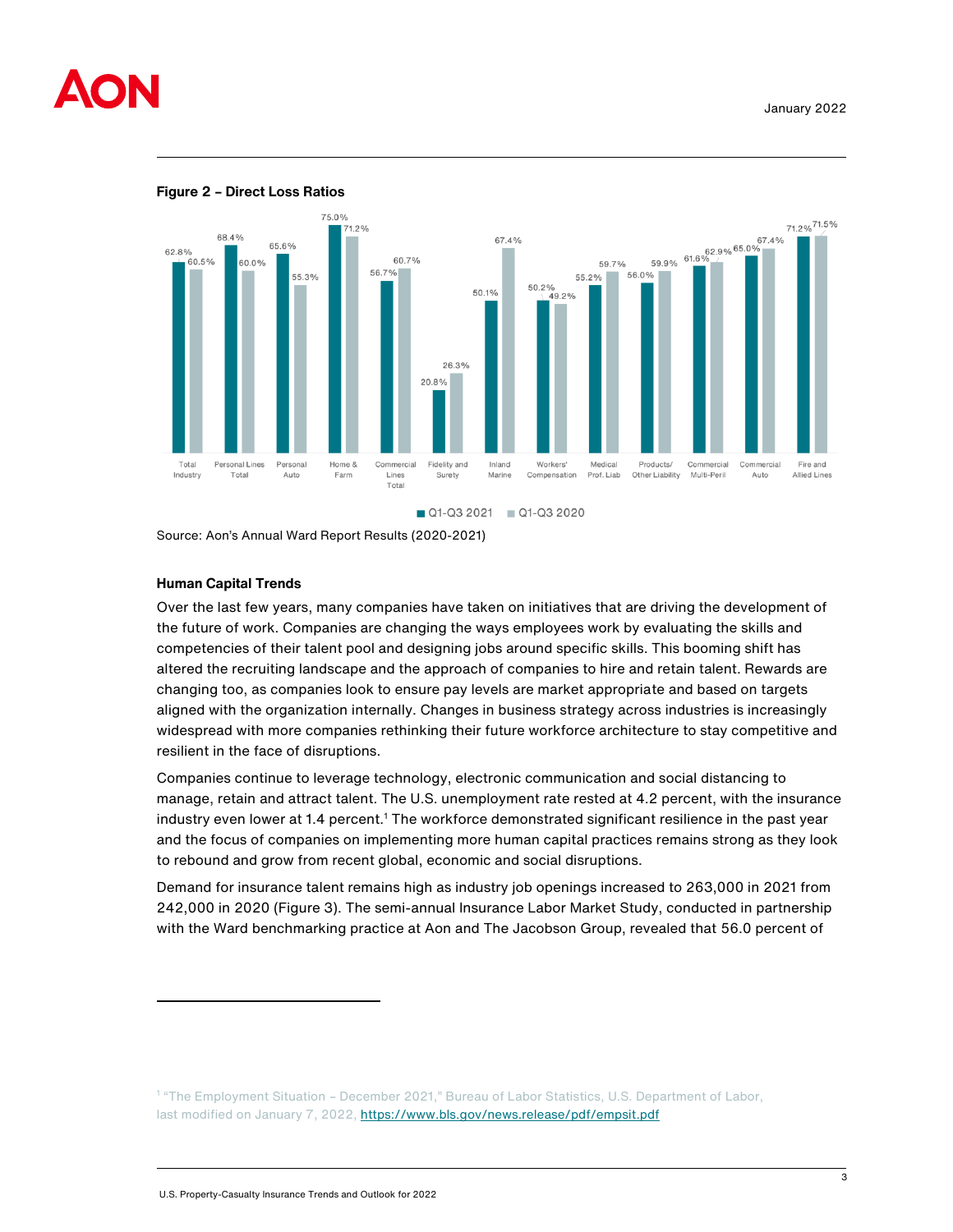

respondents were planning to increase staff. A small 7.0 percent of respondents expected to decrease staff, down from 17.0 percent in 2020.

Over the past five years, the property-casualty industry has experienced headcount changes indicative of a shifting prioritization of key roles (Figure 3). Headcount increased most significantly for executive and corporate functions at 40.0 percent, followed by marketing and legal functions with increases at 32.0 percent and 31.0 percent, respectively. Companies are on the lookout for leadership talent capable of prioritizing business development and strategy in the face of emerging disruptions. Legal and corporate claims functions continue to grow as regulatory compliance increases and more oversight of claims is needed. Technology positions are in the greatest demand across the industry and remain a difficult area for recruiters.



**Figure 3 – Percentage of Total Headcount Increases for Organization Functions (2016-2021)**

Source: Aon's Ward CEO Benchmarking Survey

Companies are focused on experienced leadership rather than entry-level positions in many areas, such as technology, product management, underwriting, analytics and sales and marketing. Senior roles are in high demand and employers continue to offer robust pay increases and benefits to stay competitive.

"Many companies implemented lower increases in pay in 2020 and 2021 in response to economic uncertainty," Jeff Rieder, a partner at Aon's human capital business, said in our recent webcast. "We anticipate a greater increase in pay in future years in response to the labor market shortage and the demand for talent."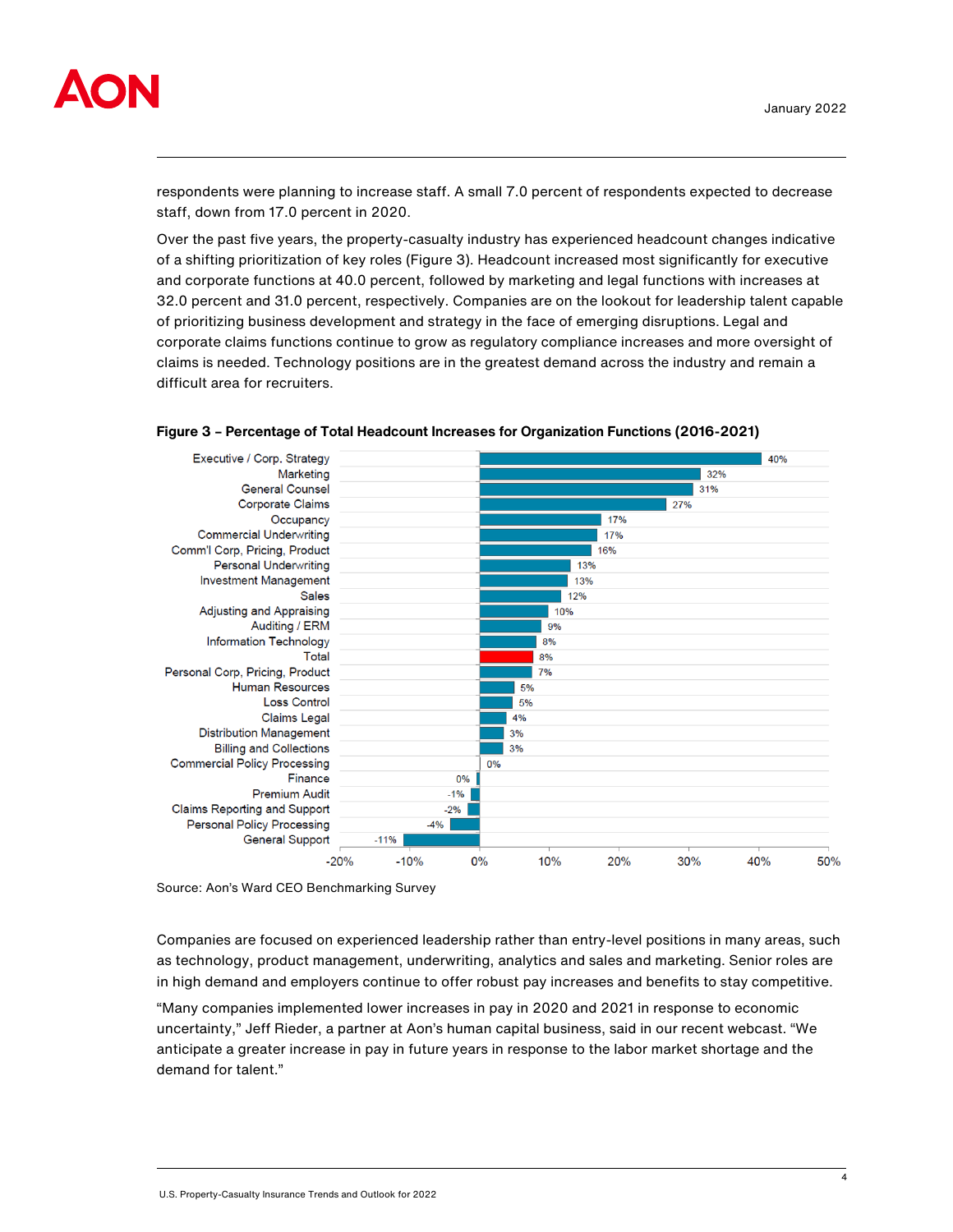

#### **Building the Digital Future**

Capital flow into the insurance technology market is robust as companies rebound from social and economic disruptions. Funding volume in 2021 surpassed funding of any previous full year for the past four years. Investments are not only being driven by the need for digital transformation; they are reinforced by the pandemic and increased customer demand for new and enhanced digital experiences. Independent agents and agency carriers are embracing mergers, acquisitions and consolidation deals that can significantly impact distribution. Agency carriers now face challenges like paying competitive wages, maintaining an acceptable expense ratio and focusing on agencies with the biggest opportunities for growth. As carriers' omnichannel strategies evolve, many carriers are expanding their customer service centers.

Digital self-service is a valued market area gaining a lot of attraction according to Aon's [Ward Digital](https://aon.io/3KeRybs)  [Capability and Customer Engagement Survey](https://aon.io/3KeRybs) from Q1 2021. A vast majority of total organizations surveyed (86.0 percent) are adapting to virtual self-service capabilities. Companies that offer these capabilities, such as viewing policy details, history and single bill payment, will be better positioned to keep up with competition in the market and growing customer demands for an enhanced digital experience.

Digital capabilities for policyholders continue to evolve with a quarter of survey respondents indicating that policyholders are registered for online/portal access with 34.0 percent registered for personal lines carriers and 22.0 percent for commercial lines carriers. More than a quarter of companies surveyed, 31.0 percent, offer a mobile app despite policyholder downloads remaining stagnant and below 2.0 percent.

Claims technology has become one of the largest and fastest growing operations in the insurance industry. There are more opportunities than ever for technology to help improve processes. Digital claims inspections are on the rise with 69.0 percent of carriers offering policyholder photo submissions (Figure 4). Of the companies with photo submission capability, 38.0 percent had a digital photo antifraud solution in place. Mobile technology and communication used to report claims is a top utilization mechanism for policyholders. Mobile loss intake and out is offered by 44.0 percent of carriers, and of those carriers, 57.0 percent had mobile claims automatically uploaded in their system.

Billing and claim payments have been slow to catch up as paper checks still dominate with an 89.0 percent utilization rate. Paperless billing adoption rates remain low at 19.0 percent despite 57.0 percent of companies surveyed offering paperless billing.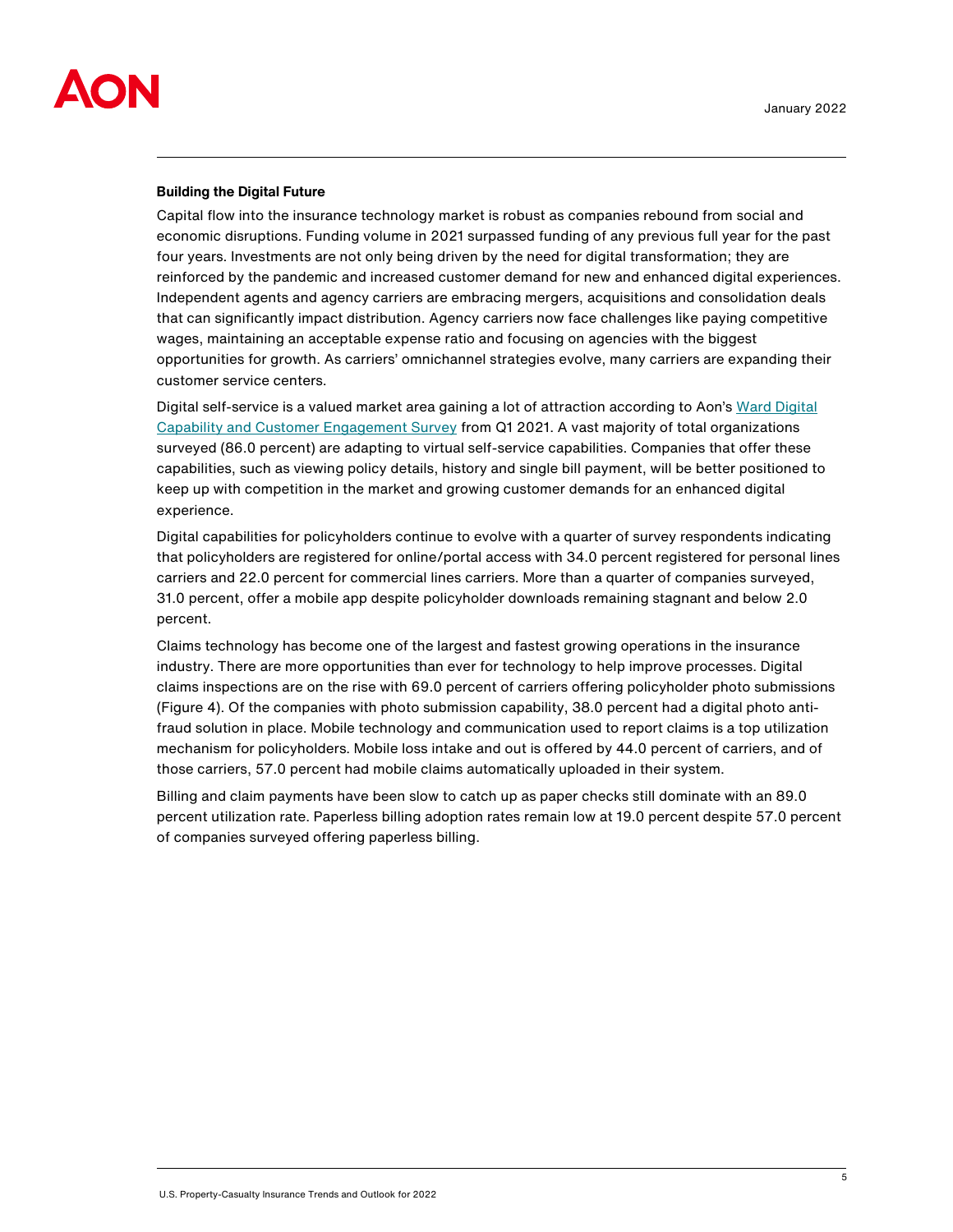

# **Figure 4 – Claims Digital Capabilities**



Source: Aon's Ward Digital Capability and Customer Engagement Survey, March 2021

As technology capabilities grow, companies and industries are increasingly prone to cyber risks and challenges. Costs of ransomware attacks increased in the past five years from 15,000 to 175,000 as ransomware attacks become more common. The average cyber insurance premium is expected to increase between 35.0 to 40.0 percent from 2020 to 2021.

Information security expense as a percent of premiums was 0.17 percent. Commercial carriers had the lowest expense ratio at 0.14 percent. The average was similar when analyzed by company size, as the small and large benchmarks both average at 0.17 percent. Top concerns for companies regarding information security include the prevention of future cyber threats, end user information security training and managing third-party and cloud security risks. Investments in information security represented 5.0 percent of the total information technology budget in 2020, on average. Cyber insurance and risk services including security audits, consulting and computing hardware are also expected to rise in cost in the coming years as new disruptions emerge. Companies are likely to invest more and dedicate greater resources to mitigate cyber and information security disruptions and prepare for a more digital future.

#### **Next Steps**

The year ahead promises disruption from the ongoing COVID-19 pandemic to prolonged inflation and economic and labor volatility, but companies can take proactive action now to mitigate impact and stay resilient in 2022.

In order to lay the groundwork to enable greater workforce resilience and agility going forward, companies should remain flexible on where work gets done to attract and retain talent. As technology and function costs increase, companies need to consider investments in hiring, benefits and incentives during a period of aggressive activity and a labor market shortage.

Companies should focus on the digital transformation of their capabilities when it comes to programs and beyond given increased customer demands for a more digital experience. It's vital that organizations not only understand the cyber and information technology risks out there, but also the importance of investment in new technology.

Companies that adopt and accelerate progress on these and other workforce trends will be increasingly competitive in the market, resilient to severe disruption and better positioned to achieve talent attraction and retention goals in the year ahead.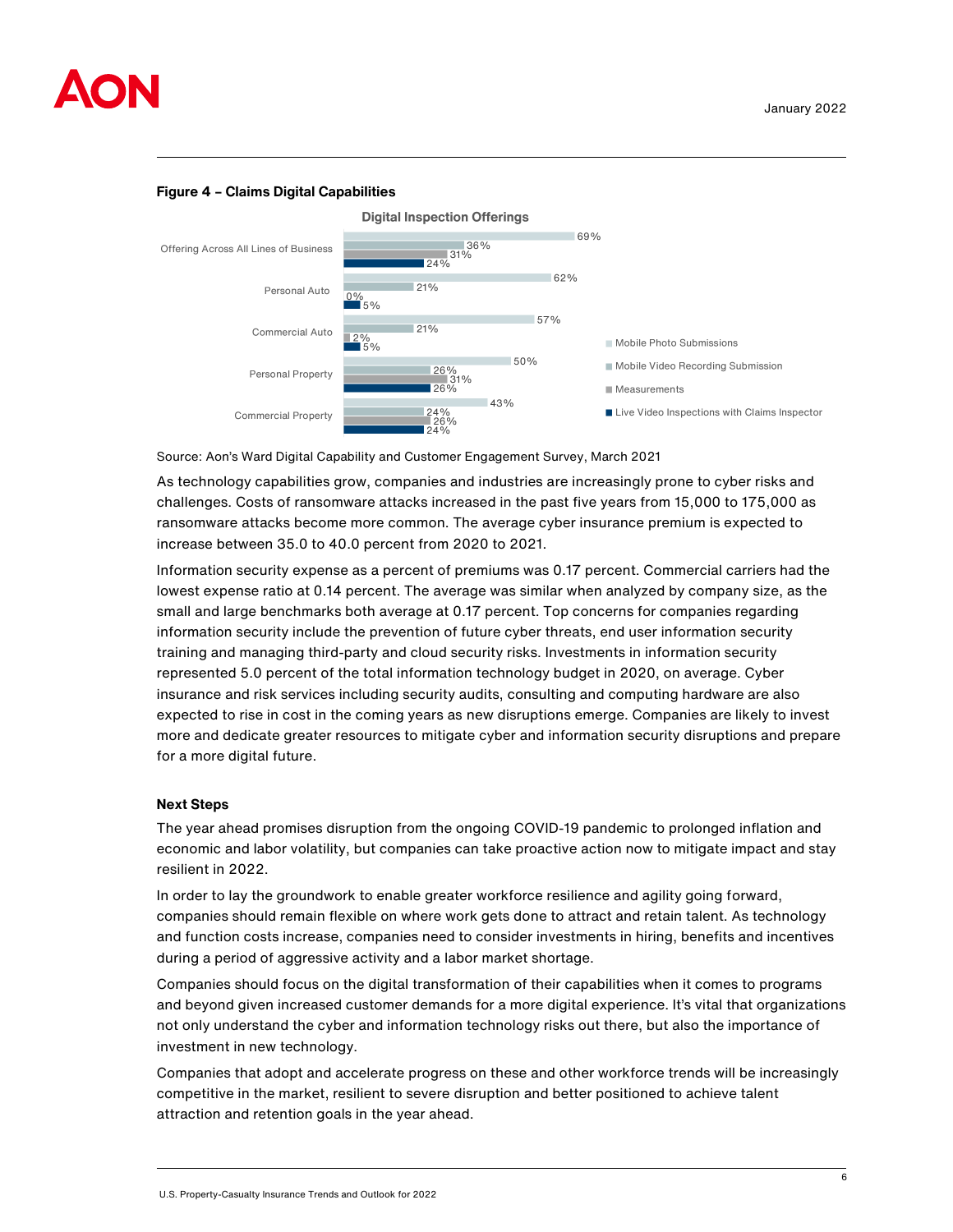

To learn more about property-casualty insurance trends or to find out how we can help you overcome your challenges, please contact [humancapital@aon.com.](mailto:humancapital@aon.com)